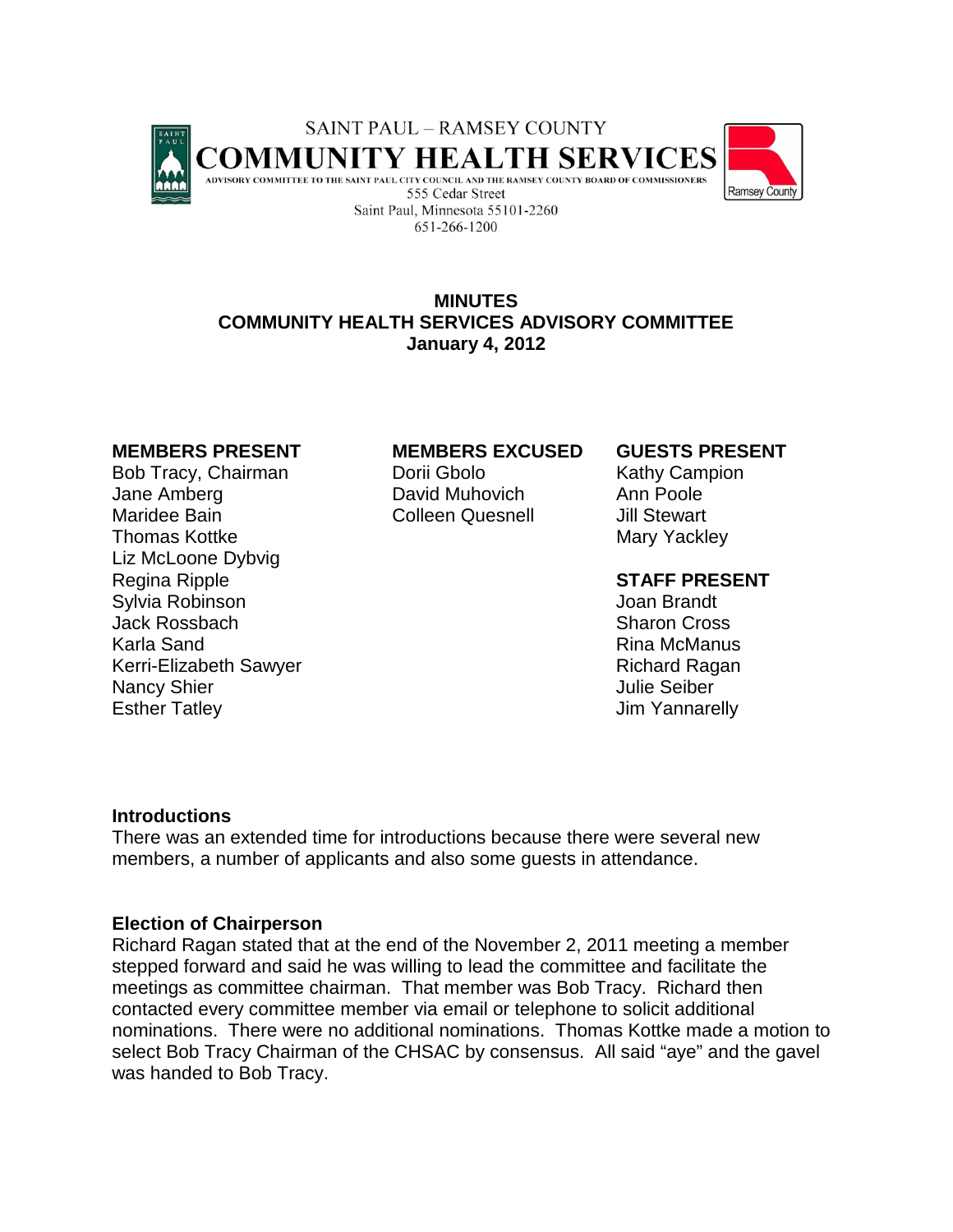Bob said he was anxious to work with Rina as the new leader of the health department and with the committee that also serves as the SHIP Community Leadership Team. He said we should expand outside engaging networks of influence to engage the community. He encouraged the committee members to develop an informal network of advisors and informants who they can engage in their CHSAC work and deliberations. He also wants to create a structure for expert advisors.

## **Maternal, Infant and Early Childhood Home Visiting (MIECHV)**

Joan Brandt presented information on a new grant where the Department received \$200,000 for working with the Karen population (40 families). There is a commitment to conduct the program for 3 years with an additional 2 years possible. Staff involved will include: 3 public health nurses, 1 Health Education Program Assistant and 1 Public Health Nurse Clinician. All must complete the Healthy Families America training.

The Affordable Care Act of 2010 created the Maternal, Infant, and Early Childhood Home Visiting Program (MIECHV) to respond to the diverse needs of children and families in communities at risk. Through collaboration and partnership at the federal, state and community levels the goal is to improve the health and development outcomes for at-risk children through evidence-based home visiting programs.

MDH identified at-risk communities based on the criteria identified in a needs assessment. The criteria for the selection of at-risk communities included data on the following: maternal and newborn health, child injuries, maltreatment and emergency room visits and economic self-sufficiency.

Seven communities were invited to partner in the MIECHV program and seven evidence-based home visiting models (EBHV) were approved by the federal government as potential models for MIECHV. MDH selected two models for use within Minnesota: Healthy Families America and Nurse-family Partnership.

Ramsey County was identified as one of the communities of highest risk. With the recent arrival of the Karen families into our community, it was determined that this population would be identified as our target population for MIECHV. SPRCPH's long history of involvement with refugee resettlement provides a foundation for identifying the characteristics and needs of the newly arrived refugees. Most refugees come to this country relatively healthy. However, as they assimilate, health issues develop especially post traumatic stress syndrome usually due to the refugee camps. Ramsey County identified the Health Families America (HFA) model as well suited for working with the Karen population.

The eagerness of the Karen community to embrace public health services increases our ability to provide voluntary, relationship based, long term nurse home visiting services. The family centered qualities of the Karen community parallel the family-centered approach that HFA embraces. Examples of outcomes to be measured include: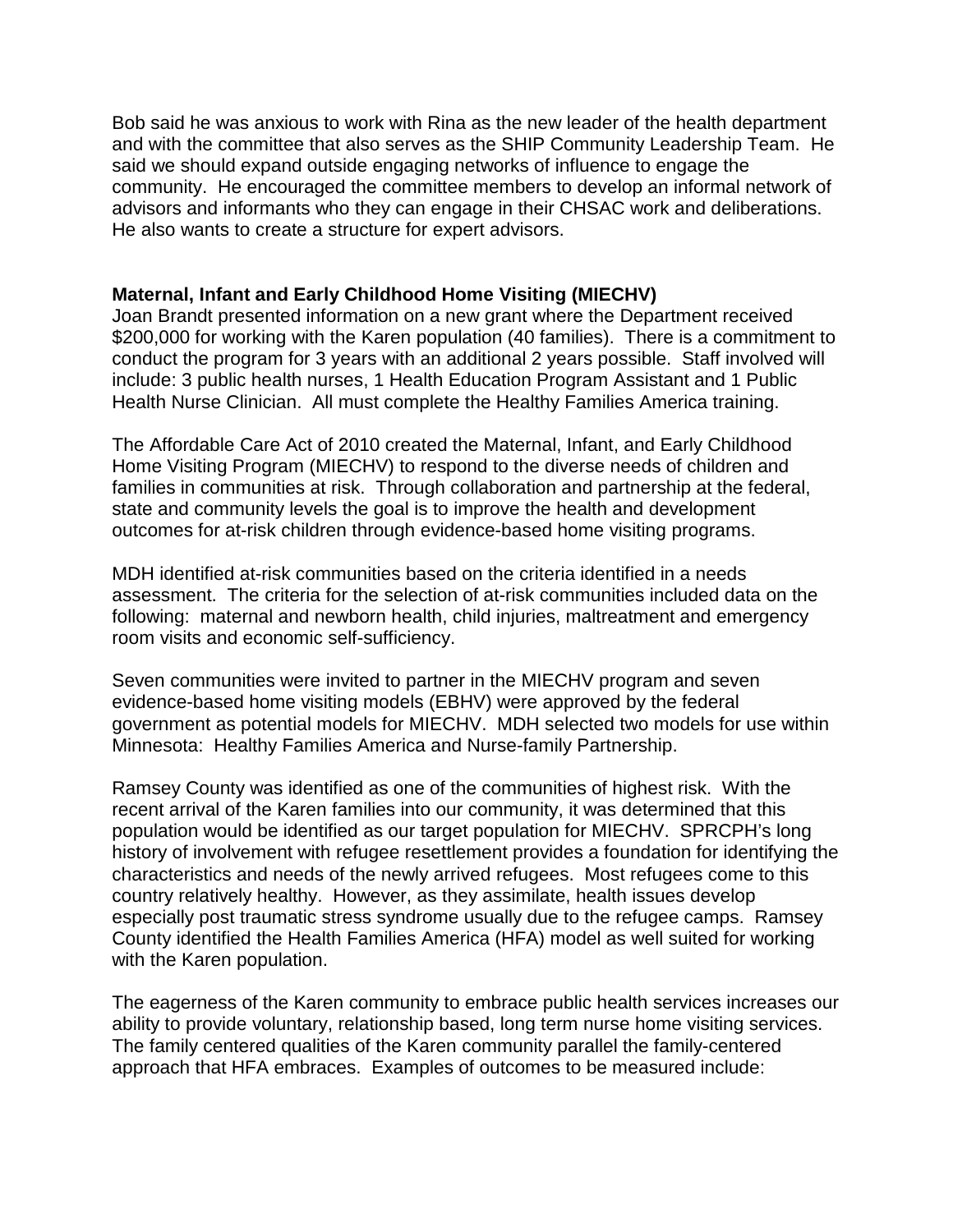improved pregnancy outcomes; child growth and development; school readiness; child spacing; prevention of child abuse and neglect; and parenting.

Staff is excited about the unique opportunity to serve this newly arrived population using an evidence- based model. Evidence based early intervention with a newly arrived refugee population may improve the risk factors associated with resettlement.

# **SPRCPH-MFIP Teen Parent Program: A Program Partnership to Improve Teen Family Outcomes**

Sharon Cross is the Supervisor of the Teen Parent program.

The Ramsey County MFIP (Minnesota Family Investment Program) - Teen Parent Program is a program partnership to improve teen family outcomes.

There are many important challenges for teen parents that are addressed by the Program. Children of teen mothers are more likely to be born premature and at low birth weights. Teen mothers are more likely to have a child placed in foster care and children of teen mothers are more likely to have behavioral health problems such as impulsiveness, over activity and low self-esteem. Parenthood is the leading cause of school dropout. 60% of mothers who have a child before they are 18 never graduate.

Children of teen mothers generally do worse in school. There is a proven link between teen pregnancy, poverty and other social issues. The primary health determinants are education and poverty. A child born to a teen mom is nine times more likely to be poor.

Family Health uses evidence-based principles to develop and implement the Teen Parent Program. The principles are: relationship-based practice, initiated during pregnancy, long term, coordinated, teaching and sharing information, interactive between the teen, their child and their own parent, and culturally relevant. The program forms community partnerships with public health, financial workers, attorneys, health care, schools, housing resources, sheriff's truancy program and other community resources.

The program goals include: Healthy teen and child outcomes, secure attachment and health interaction between parent and child, delay of teen subsequent births, positive child health and development, regular school attendance until graduation, selfsufficiency, getting out of poverty and positive decision making.

Teen parents live on a very low income. Currently the cash subsidy is \$437/month for a mother and child. Ramsey County has the 5<sup>th</sup> highest pregnancy rate among 15-17 year olds in Minnesota. Funding for this program comes from RCWFS, third party reimbursement, and tax levy dollars. In 2011 WFS supported this program with a budget of \$670,000 which is being reduced by 12% (\$590,000) for 2012 due to WFS fund budget reductions. As part of the MFIP program requirements, staff monitors teen school attendance in approximately 67 schools each month. If teens are not compliant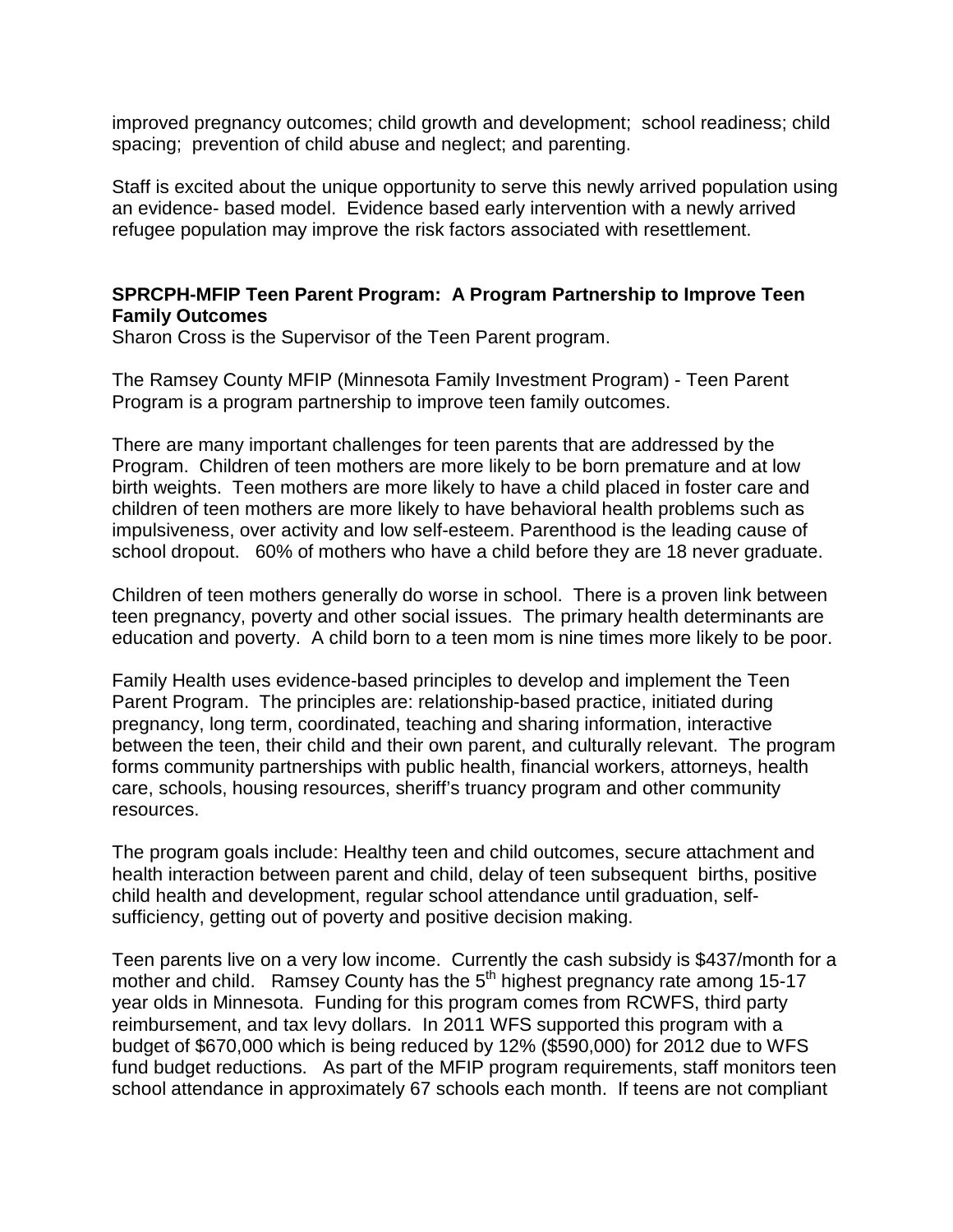with their school attendance and progress plan, sanctions to their MFIP benefits are applied which result in a 10% reduction in their grant for the  $1<sup>st</sup>$  month of noncompliance and 30% of their grant for subsequent months. Program evaluation data indicates that sanctions initiated early in the teen parent's non-compliance, assist them in correcting their behavior and complying with their established plan. Program social workers complete between 3 and 5 MFIP Statute driven living arrangement assessments per month with minor teens not living with a relative over the age of 21. The goal of the LAA is to assure a safe and supportive environment for the teen parent and her/his child. The Police Departments are very cooperative in assessing environmental safety. The program's effectiveness is evidenced by comparing teen parents' national rate of high school graduation of GED completion of 40% to the SPRCPH's program rate of 68.2% in 2010. When the Department began this program partnership in 2003, the Ramsey county teen parent graduation/completion rate was 33%. In the 7 years since the program's initiation, the rate has more than doubled. Although we hope to qualify for a federally recognized promising new program, currently the program's evidence has not been rigorously enough evaluated to meet the standards for evidence based programs. Consistent with PH practice, the program also examines change for a system's perspective. A current example is SPRCPH MFIP program staff's meeting with Hennepin County program staff to implement our model in Hennepin County through a pilot program funded by DHS. We are looking at systems change. Ramsey County program is meeting with Hennepin County program to implement our model in Hennepin County.

Several questions were posed and answered.

Sylvia – Do you work with husbands (fathers of the children)? Sharon Cross – absolutely.

Jane Amber – How do teens find out about the program? Sharon mentioned WIC referrals, school and clinic referrals in addition to all referrals of pregnant and parenting teens receiving MFIP.

Ann Poole – How do you ensure teen feedback regarding the program? We have completed 2 teen parent client surveys in the past 6 years. Do you work with Champions of the program? Sharon – This summer with Workforce Solutions and RCHS staff, we submitted a Department of Labor grant application to fund a mentor program including teens in the SPRCPH program and those under the age of 23 who are now served in the adult MFIP program through HIRED's Young Adult Program. Although the application was not funded, additional funding opportunities for implementation of this program innovation are being examined.

Regina – Do you facilitate volunteer mentoring? Sharon – not currently but that's a very good idea that we would be interested in, if resources are available.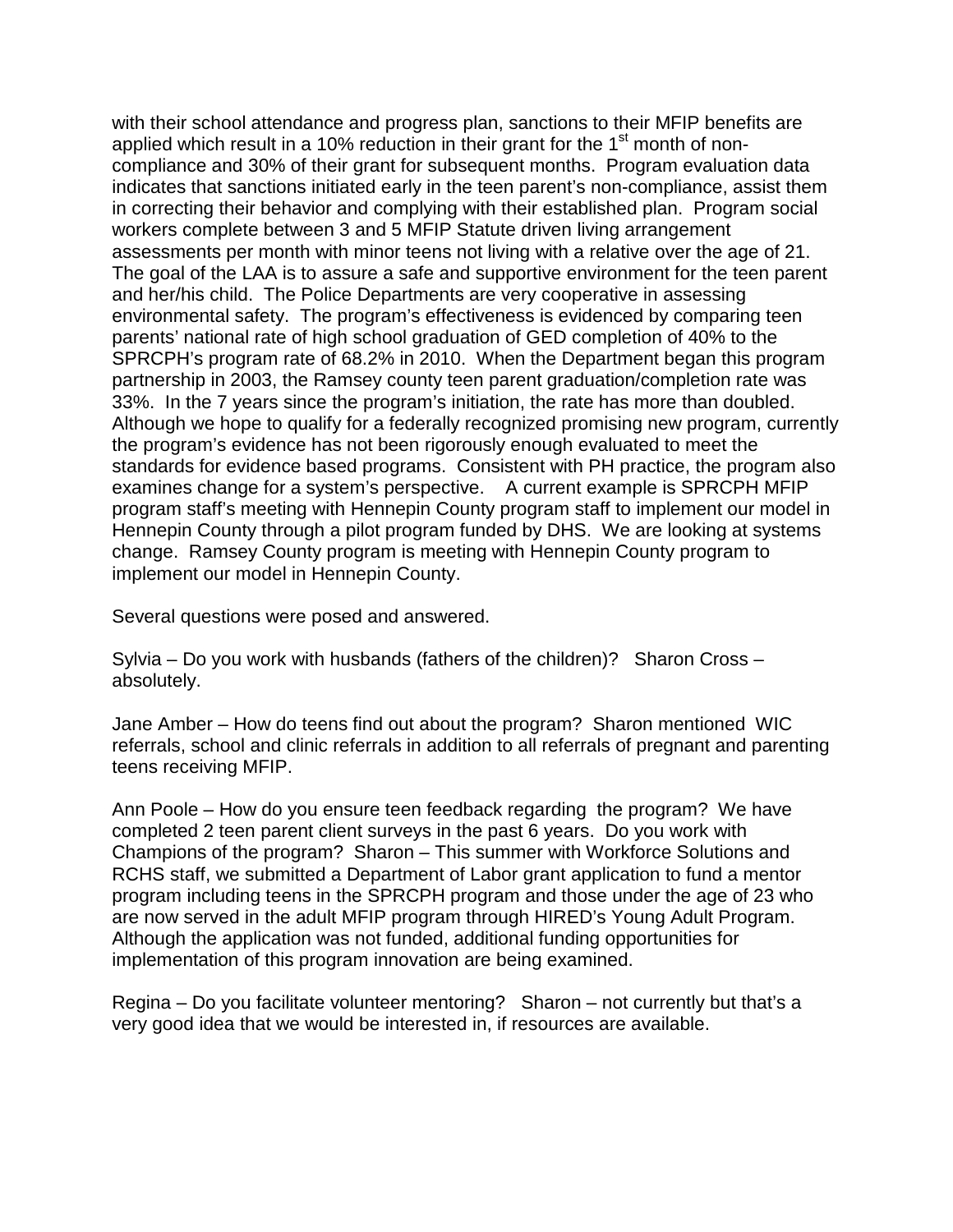# **The Transitioning to Healthy Homes Debate**

Jim Yannarelly has worked for the health department for 30+ years as a housing and children's lead poisoning program specialist. Jim recently presented a paper at the International Housing Conference in Vancouver, BC, Canada. He applies for numerous grants to support his programs. Ramsey County has been a leader in eliminating lead from homes by replacing windows. Recently his program is transitioning from lead abatement to "healthy homes." There has been a redistribution of federal funding. Previous funding was primarily for treatment of symptoms and health care. For lead work the budget was as high as \$ 60 million. For Healthy Homes work the budgets have been more like \$4 million in 2011 and \$10 million in 2012.

The Department is currently negotiating two different healthy home grants with MDH. The first is a CDC grant through the MDH Lead and Asbestos Section to use an environmental health specialist to complete a home assessment to determine existing environmental triggers. The second is a HUD grant through MDH's Asthma Section to the Department's Healthy Families Section to use a public health nurse to complete a health assessment using a data collection form.

Research has been targeted at defining the environmental triggers of asthma which are found in the home and then to determine a strategy that can minimize the environmental triggers. Research has shown that the environmental triggers are very consistent and that the cleanliness of a home is a very important component. Asthma is a very serious health problem in Saint Paul due to dust, mold and mildew.

Environmental Action for Children's Health (EACH) is a HUD Healthy Homes-funded inspection and modification program for children with asthma in the greater Minneapolis and St. Paul metropolitan area. EACH provides an essential service to low income children with asthma and their families.

Concerns that may contribute to asthma exacerbations are identified, recommendations for modification made, some products are provided (bed encasements, HEPA vacuum cleaners, dehumidifiers, air cleaners) and minor repairs (plumbing leaks, caulking) are made. Asthma care management modifications (medication changes, revised asthma action plans) are coordinated with the child's Health care provider. Some structural modifications (removal of sheetrocking, etc) are also occasionally made. Referrals to other environmental Programs are made as needed. Health care utilization, school absences and symptom burden are measured at baseline and 3, 6, 9, and 12 months. Significant improvements in daytime and nighttime symptoms and functional limitations (p<0.05) have been noted; hospitalizations, emergency department admissions and oral corticosteroid treatment showed significant differences from baseline and there was a significant decline in school absences. Residents and their physicians indicate that the program has filled unmet needs with a service previously lacking in asthma care management.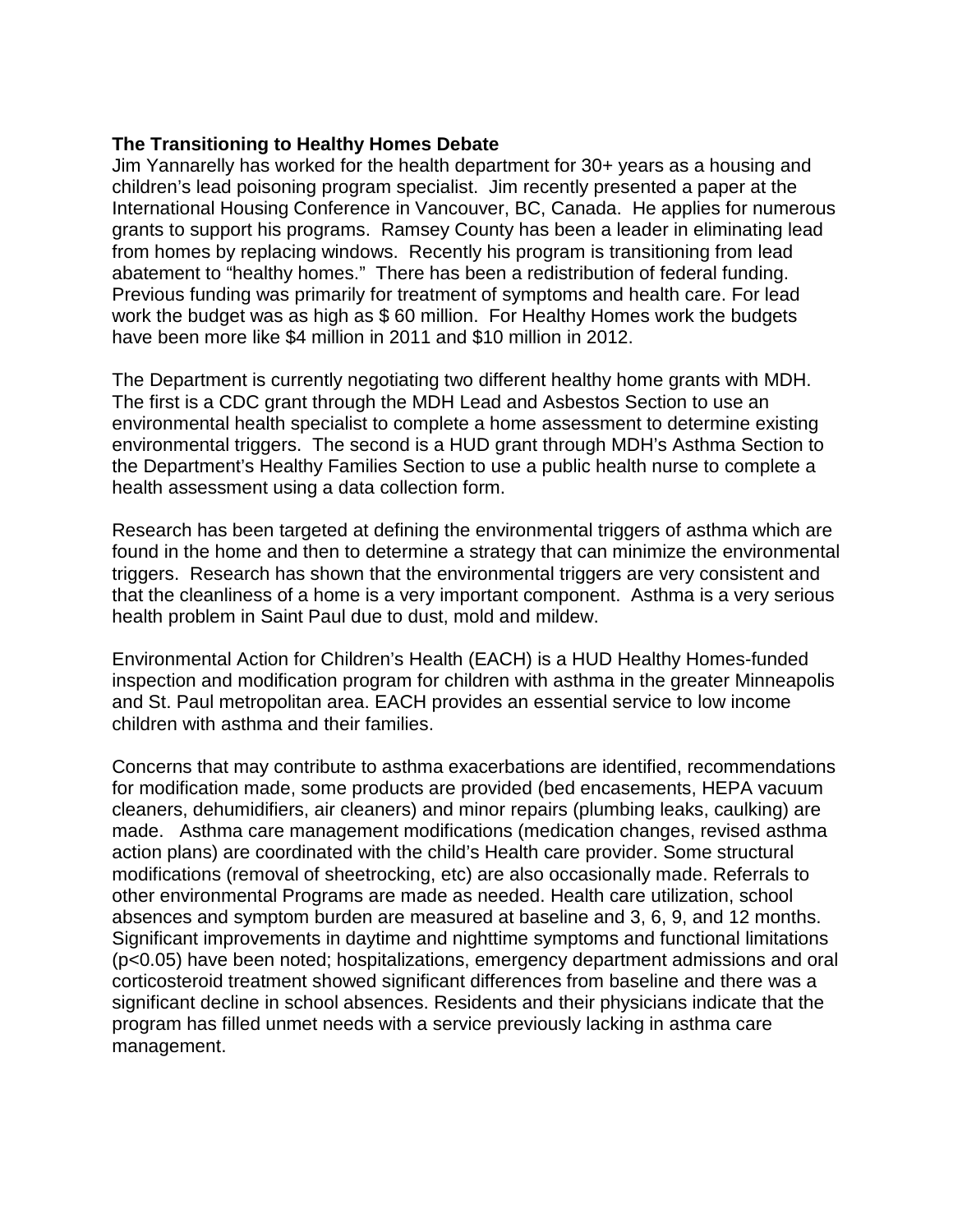Home assessments for environmental triggers of asthma usually results in the purchase of vacuums which decrease asthma triggers and the cost is only \$460 per kid, which is cheap. The Section 8 population is a highly mobile population. They can take their bed sheets, air cleaner and vacuums wherever they move. Ann Poole – The results are amazing with ED visits costing \$1,000/visit, the payer (insurance) must be willing to fund your work to lower their costs. Tom Kottke agreed stating that \$500 is way less than a visit to the ER. Insurance companies may be interested but not the hospitals – they want the \$ for the ER visit and there is no incentive to fund a less costly program. Jack stated that a HEPA Dirt Devil vacuum at Target is \$39.

We are going to do more work/collaborations between Sections of the health department i.e. environmental health and family health to integrate children's environmental health issues with the work of the department and of community partners. We will be working with approximately 120 homes of kids with asthma. The goal is to keep kids asleep at night, all through the night and then to school the next day so that parents can go to work.

## **Statewide Health Improvement Program (SHIP) Updates**

Director Rina McManus described the goal of the Statewide Health Improvement Program (SHIP).

In 2008, bipartisan cooperation and support resulted in Minnesota's landmark health reform initiative, designed to improve the health of Minnesotans, enhance the patient experience of care and contain the spiraling costs of health care in our state. This effort was initiated to address the questions: How do we do health care system reform? And How do we prevent chronic disease? And What do we do about rising health care costs? SHIP came out of this vision to do health care system reform.

MDH took the lead and provided funding across the state to and through local public health departments. Funding came from the 2% health care provider tax and resulted in a total of \$49 million.

Four areas of focus were prescribed: Workplaces, Communities/cities, schools and health care. SHIP tackles the top three causes of preventable illness and death in the United States: tobacco use, physical inactivity and poor nutrition. Nationally, tobacco use, physical inactivity and poor nutrition have been estimated to cause 35 percent of all annual deaths in the United States.

Minnesota Department of Health (MDH) awarded 39 grants (86 counties and eight tribal governments) to Minnesota communities to help lower the number of Minnesotans who use tobacco or who are obese or overweight.

Community health boards and tribal governments applying for the grants chose from a menu of interventions that have been proven effective in reducing tobacco use and exposure and in improving physical activity and nutrition. The interventions focus on